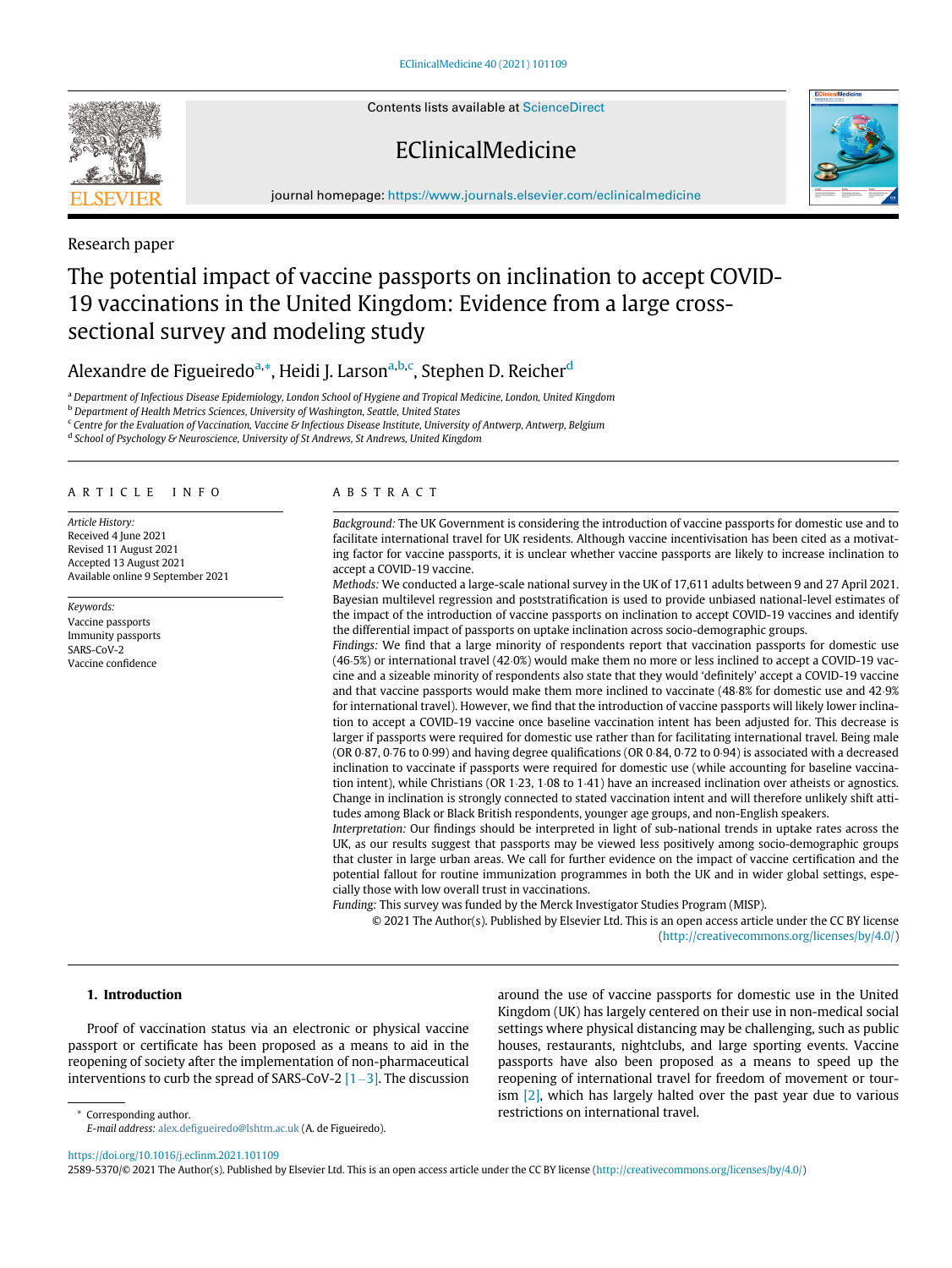#### Research in context

#### Evidence before this study

Proof of vaccination has, to date, had limited use in public and private settings for the UK public, such as proof of yellow fever vaccination for international travel to limited destinations, or requirements of Hepatitis B vaccination in some medical roles. Although recent surveys have suggested that the majority of the British public support vaccine passports, we are not aware of any studies assessing the impact that proof of vaccination status for domestic use or for international travel may have on vaccination inclination and thus—perhaps more importantly on epidemic spread.

#### Added value of this study

We conducted a large-scale survey of more than 17,000 members of the UK public between 9 and 27 April 2021 to explore attitudes to vaccine passports for domestic and international use. Bayesian methods are used to compute nationally representative estimates of the impact of vaccine passports on change in inclination to accept COVID-19 vaccines and to establish the socio-demographic determinants of vaccination inclination. This study is, as far as we are aware, the first to assess the impact of vaccine passports on vaccination inclination in the UK.

#### Implication of all the available evidence

We find that vaccine passports receive popular support in the UK, but there exists large variations in their appeal that stratify along socio-demographic lines: most notably, younger age groups, Black and Black British ethnicities (compared to whites), and non-English speakers are more likely to express a lower inclination to vaccinate if passports were introduced. Although these groups comprise a relatively small proportion of the UK population, there are crucial issues that these perceptions among these groups cause: notably, that these groups tend to have lower baseline vaccination intent and they cluster geographically. Therefore, since geographic clusters of low vaccination uptake can result in disproportionate increases in required vaccination levels for herd immunity in adjacent settings, we need to exercise extreme caution in public health interventions that may push these areas further away from vaccination.

There has been much debate about the relative merits of vaccine passports, with incentivising vaccination [\[4\],](#page-9-2) public health principles of least infringement [\[5\]](#page-9-3) (though arguments have also been made that passports could be more restrictive  $[6]$ ), and minimizing SARS-CoV-2 risk when reopening society [\[3\]](#page-9-5) cited as arguments in favor of vaccine passports. Major ethical concerns remain, however [\[5\].](#page-9-3) It has been argued that requiring proof of vaccination to re-enter society may violate freedom of choice [\[7\]](#page-9-6) and further suggested that a requirement to vaccinate to fully re-enter society may stigmatize those who opt not to vaccinate [[5](#page-9-3)[,7\]](#page-9-6) (who may stratify along sociodemographic characteristics leading, ultimately, to barriers or unequal treatment between socio-demographic groups [[5](#page-9-3)[,8,](#page-9-7)[9](#page-9-8)]) or penalizing those who opt not to receive vaccination healthcare through financial and logistical costs to prove disease or immunological status via SARS-CoV-2 tests or antibody tests (the results of will likely be recorded on any vaccine passport or certificate that is introduced). As vaccinated individuals may still be infected with SARS-CoV-2—and the current level of sterilizing immunity from COVID-19 vaccines is unclear<sup>10</sup>-vaccine passports may lead to excluding healthy non-infected or immune individuals from societal events while infectious vaccinated individuals fully return.

These ethical concerns and potential additional costs must be considered in a contextual basis for policy in the UK, where confidence in, and uptake of, routine immunisations strongly depend on sociodemographic status  $[10-12]$  $[10-12]$ . With regards to COVID-19 vaccines in particular, females, younger age groups, Black / Black British ethnicities, Muslims, and Polish speakers have been less likely to state intent to vaccinate compared to males, older age groups, whites, atheists or agnostics, and English or Welsh speakers (respectively) [\[13\].](#page-9-10) Early evidence from observed uptake in the UK suggests that gender and ethnicity are associated with lower uptake among healthcare workers [\[14\]](#page-9-11), and non-whites have lower uptake than whites among the general population too, with Black African and Black Caribbean people with the lowest uptake across the UK  $[15,16]$  $[15,16]$  $[15,16]$ . Although specific reasons for hesitancy will vary both within and between these groups, trust in authorities and the Government, as well as historic marginalization  $[17]$ , play a key role  $[18]$  and it is currently unclear how the introduction of health status passports or certificates will affect intent to vaccinate as well as a breakdown of trust in authorities recommending vaccinations.

Recent polling in the UK has suggested that vaccine passports receive majority support in the UK, with increased support for use in international travel [\[19](#page-9-16),[20](#page-9-17)]. In this study, we quantitively assess the likely impact of the introduction of vaccine passports for domestic and international use on inclination to accept COVID-19 vaccines using a large nationally representative cross-sectional survey of about 17,000 UK adults conducted in April 2021. In particular, we seek to establish whether vaccine passports are likely to encourage or discourage uptake of COVID-19 vaccines among people who have not yet had two doses of a COVID-19 vaccine. We compute the overall impact of the introduction of vaccine passports on intent to vaccinate and identify the differential impact of passports on vaccination intent across socio-demographic and across UK region.

#### 2. Methods

Data collection and processing A total of 17,611 adults were surveyed between 9 April 2021 and 27 April 2021. Respondent quotas were set to match UK national demographic counts by sex, age, and sub-national region. During data collection, quality control procedures resulted in the removal of 1,084 responses (see appendix). All respondents were recruited via online panels by ORB (Gallup) International [\(www.orb-international.com](http://www.orb-international.com)). Informed consent was obtained by all respondents before respondents participated in the survey (see appendix for the full survey questionnaire which includes the informed consent statement presented to participants).

Respondents were asked 'If a coronavirus (COVID-19) certificate or passport was required to attend social events in the UK (such as sports events, theatres, pubs, or restaurants), would you be more or less inclined to accept a coronavirus (COVID-19) vaccine?' and 'If a coronavirus (COVID-19) certificate or passport was required for international travel, would you be more or less inclined to accept a coronavirus (COVID-19) vaccine?' (emphasis added). As many respondents may not be aware of vaccine passports or certificates, a brief definition was first given (see below). Responses are given on a five-point scale: 'much less inclined', 'somewhat less inclined', 'neither more nor less inclined', 'somewhat more inclined', or 'much more inclined' and assigned a numeric value from 1 to 5, respectively. Before being asked to report change in vaccine inclination, respondents were primed with a brief definition of vaccine passports: 'We would now like to ask you some questions about a vaccine or immunity certificate (commonly referred to as a ''vaccine passport''). A vaccine or immunity certificate is a physical or electronic document that confirms your status against a particular disease. For example, the certificate could confirm that you have been vaccinated against a disease or that you have some pre-existing immunity'.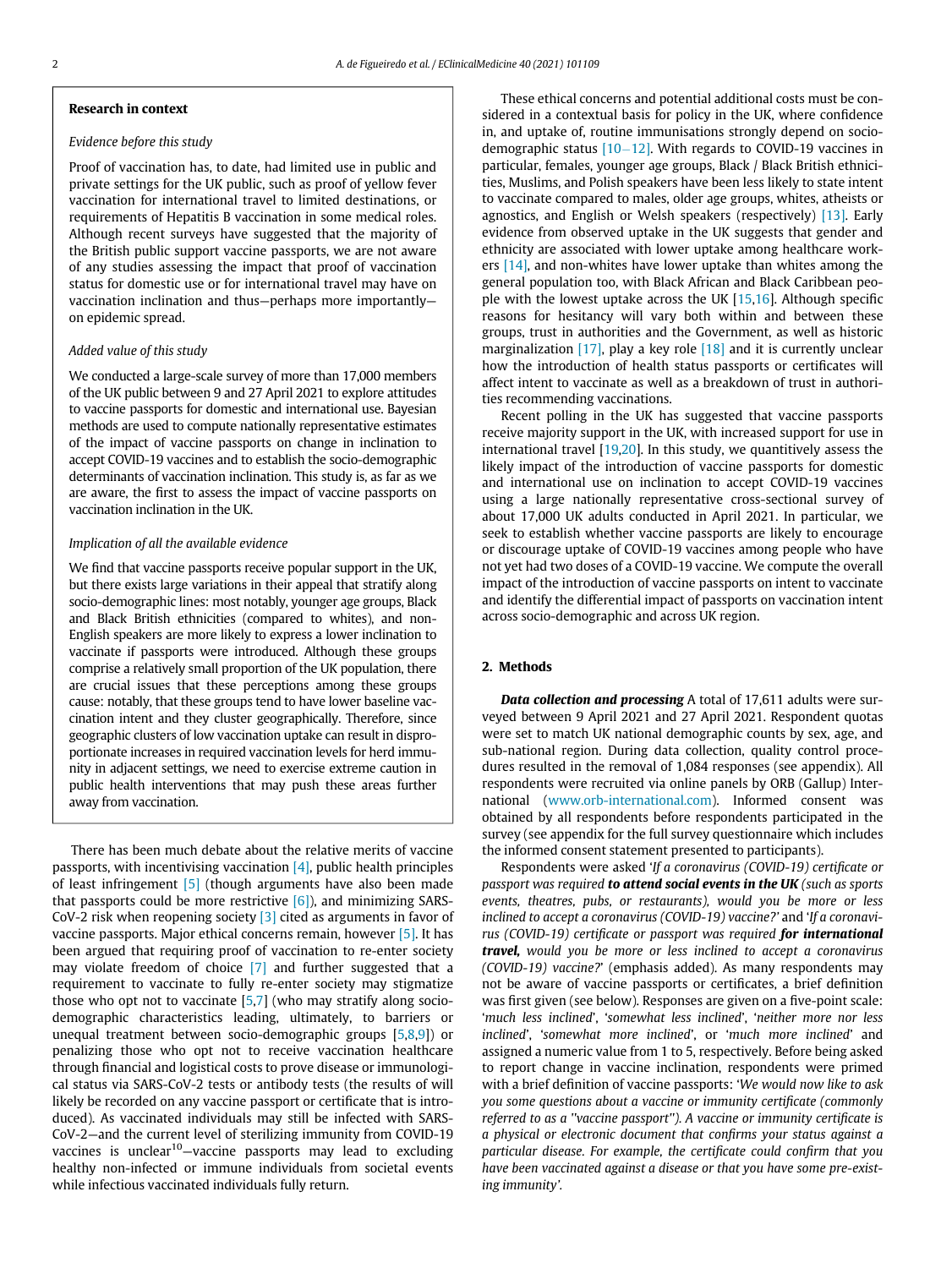In exploring change in vaccination intent if vaccine passports were required for domestic or international use, it is important to control for individuals' baseline level of vaccination intent, as survey questions that investigate how an information or event changes their attitudes may illicit the same response as the underlying attitude being measured itself [\[21\]](#page-9-18). Thus, to control for existing vaccination intent, respondents are first asked whether they have been offered a COVID-19 vaccine and, if so, whether they have taken the vaccine (and how many doses). Respondents who reported taking one dose only were asked whether they intended on receiving a second dose ('Do you intend on receiving your second dose?'), while respondents who reported not having received the vaccine were asked if they intended on accepting the vaccine ('Do you intend on accepting a coronavirus (COVID-19) vaccine?'). All respondents who have not been invited to vaccinate were asked whether they would take the vaccine ('When you are invited to take a coronavirus (COVID-19) vaccine, will you accept the vaccine for yourself?') [\(Fig. 1\)](#page-2-0). Responses to all preceding questions in parentheses could answer on the four-point scale, 'yes, definitely', 'unsure, but leaning towards yes', 'unsure, but leaning towards no', or 'no, definitely not' and were collated into a single variable. These responses are assigned the values 1 to 4, respectively. As we wish to explore the impact of vaccine passports on future vaccination inclination, all respondents who have already received both doses (1984, [Fig. 1\)](#page-2-0) were removed from entirely from all analyses.

Individuals' outer postcode, sex, age, highest level of education, employment status, religious affiliation, ethnicity, and primary language are also recorded. Outer postcode (the first half of a UK postcode) was re-coded to administrative region (the NUTS1 unit, see [https://www.ons.gov.uk/methodology/geography/ukgeographies/](https://www.ons.gov.uk/methodology/geography/ukgeographies/eurostat) [eurostat\)](https://www.ons.gov.uk/methodology/geography/ukgeographies/eurostat). These socio-demographic variables serve two purposes: i)

they allow a meaningful exploration of the factors associated with vaccination intent and ii) they align with socio-demographic data collected in the latest census. This latter point allows individual-level reweighting according to millions of UK census records. All summary of socio-demographic variables used and details on variable recoding are provided in [Table 1.](#page-3-0) A breakdown of individuals' change in vaccination inclination by baseline vaccination intent and socio-demographic group is provided in appendix, [Table 1](#page-3-0) for all individuals who have not had two COVID-19 doses.

<span id="page-2-0"></span>In addition to the questions on baseline vaccination intent and change in vaccination inclination explained above, all respondents  $(n = 16,527)$  are presented with a seven-item questionnaire to explore their attitudes towards vaccination and vaccine passports or certificates. These statements—which are answered on a scale from 'strongly agree' to 'strongly disagree' (with 'prefer not to say' a further option) and in which 'social events' are defined as above—are:

- ¢ Proof of vaccination via a vaccine certificate or passport for social events infringes on personal liberties
- ¢ I wish to be free to reject a vaccine without consequences on my ability to attend public or social events
- ¢ Individuals who reject a vaccine should not be allowed to attend social events
- ¢ Private companies should have the right to reject individuals if they have not received a vaccine
- ¢ Private companies should have the right not to employ unvaccinated staff
- ¢ Overall, I think vaccine passports are a good idea
- ¢ Requiring vaccine certificates or passports for social events is the same as requiring me to get vaccinated.

The order in which statements were presented to respondents was randomised.

### 2.1. Estimating the impact of passports on vaccination inclination across the UK

To estimate the overall impact of the introduction of vaccine passports on intent to accept a COVID-19 vaccine nationally across the UK, we would like to estimate the distribution  $P_{Y,Z}(Y,Z)$ , where Y and Z denote the change in vaccination inclination if vaccine passports were introduced domestically (or internationally) and each individual's baseline intent to accept a COVID-19 vaccine, respectively. This quantity gives the probability of each pair of responses (both modelled as ordinal random variables) and can be used to investigate how vaccine passports may shift vaccination intent. To estimate this quantity, we use multilevel regression and poststratification  $[22-24]$  $[22-24]$  $[22-24]$ (MRP) to compute the posterior predictive distribution  $P_{Y^{'},Z^{'}|Y,Z}(Y^{'},Z^{'})$  $(Y, Z) = \sum_{s=1}^{N_S} P_{Y'|YZ,S}(Y'|Y, Z, S = s)P_{Z'|S}(Z'|S = s)P_S(S = s)$ , where S is an index variable that represents one of the  $N<sub>S</sub> = 370,440$  unique census strata (12 regions  $\times$  2 sexes  $\times$  7 age groups  $\times$  3 education



Fig. 1. Baseline intent to accept a COVID-19 vaccine, Z: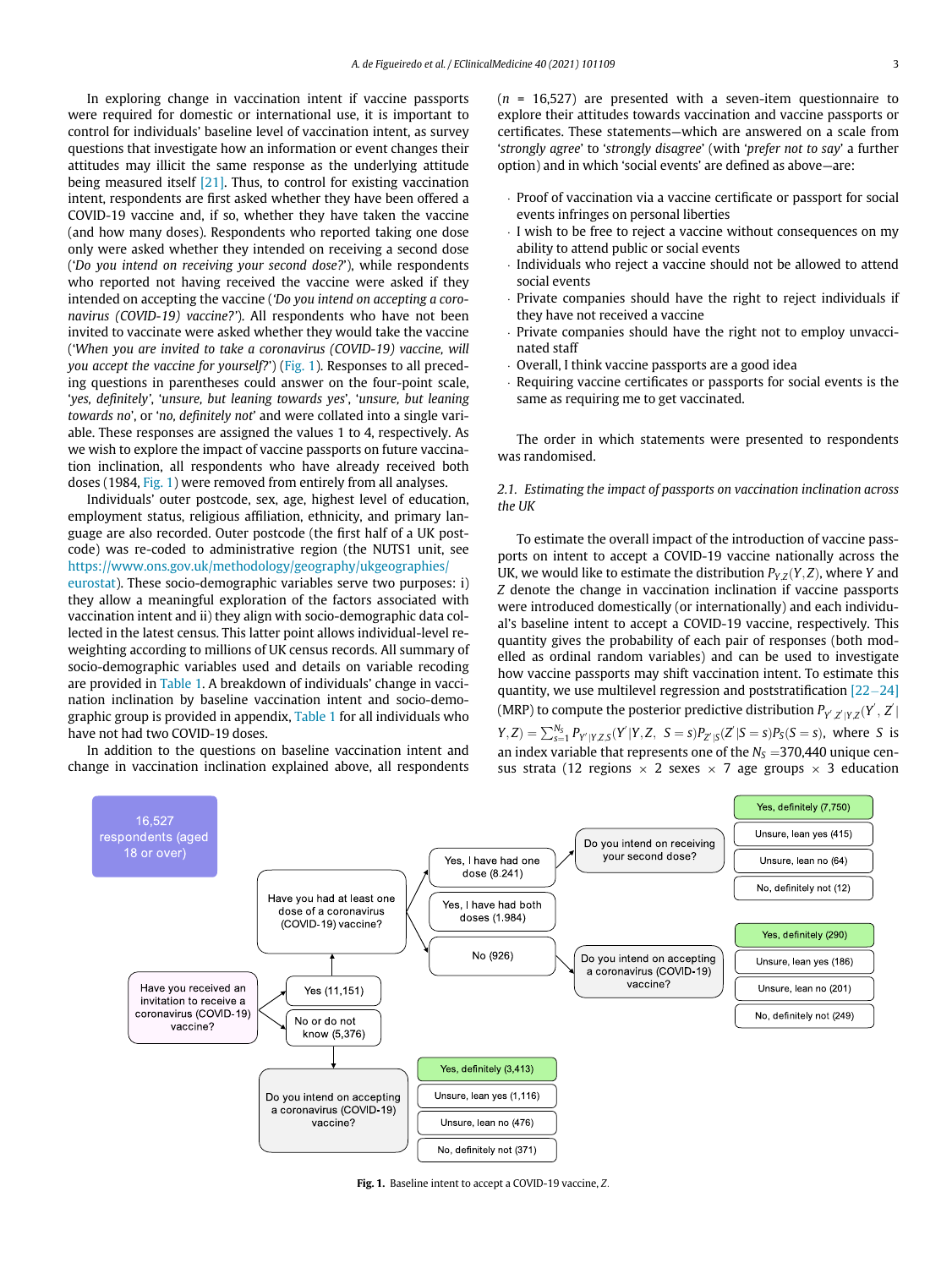### <span id="page-3-0"></span>Table 1

Study data Survey items are shown with possible responses (including recodes, if any), and baselines used in the ordinal logistic regressions.

|                                                 | <b>Survey question</b>                                                                                                                                                                                                                                                                                                                                                                                                                                     | Values (recodes in parenthesis)                                                                                                                                                                                                                                                                                                                                                                  | baseline                        |
|-------------------------------------------------|------------------------------------------------------------------------------------------------------------------------------------------------------------------------------------------------------------------------------------------------------------------------------------------------------------------------------------------------------------------------------------------------------------------------------------------------------------|--------------------------------------------------------------------------------------------------------------------------------------------------------------------------------------------------------------------------------------------------------------------------------------------------------------------------------------------------------------------------------------------------|---------------------------------|
| <b>Change in COVID-19</b><br>vaccination intent | If a coronavirus (COVID-19) certificate or<br>passport was required to attend social events in the<br>UK (such as sports events, theatres, pubs, or restau-<br>rants), would you be more or less inclined to accept a<br>coronavirus (COVID-19) vaccine? (Y)<br>If a coronavirus (COVID-19) certificate or<br>passport was required for international travel, would<br>you be more or less inclined to accept a coronavirus<br>$(COVID-19)$ vaccine? $(Y)$ | much less inclined (1); somewhat less inclined<br>(2), neither more nor less inclined (3); somewhat<br>more inclined $(4)$ ; much more inclined $(5)$ ; do<br>not know / prefer not to say $(3)$                                                                                                                                                                                                 | n/a [ordinal response variable] |
| <b>COVID-19 vaccination</b><br>intent           | Do you intend on receiving your second dose? [if<br>respondent has had the first dose] OR Do you intend<br>on accepting a coronavirus (COVID-19) vaccine? [if<br>respondent has been invited but not reported at least<br>one dose] OR When you are invited to take a corona-<br>virus (COVID-19) vaccine, will you accept the vaccine<br>for yourself? [If respondent not yet invited to vacci-<br>nate] $(Z)$                                            | Yes, definitely (4); Unsure, but leaning towards<br>yes (3); Unsure, but leaning towards no (2); No.<br>definitely not $(1)$                                                                                                                                                                                                                                                                     | n/a [ordinal covariate]         |
| Covariates                                      | sex                                                                                                                                                                                                                                                                                                                                                                                                                                                        | male and female                                                                                                                                                                                                                                                                                                                                                                                  | female                          |
|                                                 | age                                                                                                                                                                                                                                                                                                                                                                                                                                                        | integer value mapped to $18-24$ , $25-34$ , $35-44$ ,<br>$45 - 54$ , 55 $-64$ , 65 $-79$ , 80+                                                                                                                                                                                                                                                                                                   | $18 - 24$                       |
|                                                 | highest educational attainment                                                                                                                                                                                                                                                                                                                                                                                                                             | No academic qualifications (none/other)<br>$0-4$ GCSE, O-levels, or equivalents (level $1-3$ )<br>5+ GCSE, O-levels, 1 A level, or equivalents (level<br>$1 - 3$ )<br>$2 + A$ levels or equivalents (level $1 - 3$ )<br>Undergraduate or postgraduate degree or other<br>professional qualification (level 4)<br>Apprenticeship (none/other)<br>Other (e.g., vocational, foreign qualifications) | level $1-3$                     |
|                                                 |                                                                                                                                                                                                                                                                                                                                                                                                                                                            | (none/other)<br>Do not know (none/other)                                                                                                                                                                                                                                                                                                                                                         |                                 |
|                                                 | religious affiliation                                                                                                                                                                                                                                                                                                                                                                                                                                      | Do not wish to answer (none/other)<br>atheist/agnostic<br>Christian<br>Buddhist (other religion)<br>Hindu                                                                                                                                                                                                                                                                                        | atheist or agnostic             |
|                                                 | work status                                                                                                                                                                                                                                                                                                                                                                                                                                                | Muslim<br>other religion<br>do not wish to answer (not given)<br>working full-time (including self-employed)<br>part-time (including self-employed)<br>unemployed<br>student                                                                                                                                                                                                                     | full-time                       |
|                                                 | ethnicity                                                                                                                                                                                                                                                                                                                                                                                                                                                  | looking after the home<br>retired (retired / disabled)<br>unable to work (e.g., short- or long-term disabil-<br>ity) (retired / disabled)<br>do not wish to answer (other work status)<br>White: English/Welsh/Scottish/Northern Irish/<br>British (White)<br>White: Irish (White)                                                                                                               | White                           |
|                                                 |                                                                                                                                                                                                                                                                                                                                                                                                                                                            | White: Other white background (White)<br>White and Black Caribbean (mixed)<br>White and Black African (mixed)<br>White and Asian or White and Asian British<br>(mixed)<br>Black, African, Caribbean or Black British (Black/<br>Black British)<br>Asian or Asian British: Indian (Asian/Asian Brit-<br>ish)                                                                                      |                                 |
|                                                 |                                                                                                                                                                                                                                                                                                                                                                                                                                                            | Asian or Asian British: Pakistani (Asian/Asian<br>British)<br>Asian or Asian British: Chinese (Asian/Asian Brit-<br>ish)<br>Asian or Asian British: Other (Asian/Asian British)<br>other ethnicity (other ethnicity)<br>do not wish to answer (other ethnicity)                                                                                                                                  |                                 |
|                                                 | language                                                                                                                                                                                                                                                                                                                                                                                                                                                   | English or Welsh<br>Polish<br>Punjabi (other language)<br>Urdu (other language)<br>Bengali (other language)<br>Other (other language)<br>do not wish to answer (other language)                                                                                                                                                                                                                  | English or Welsh                |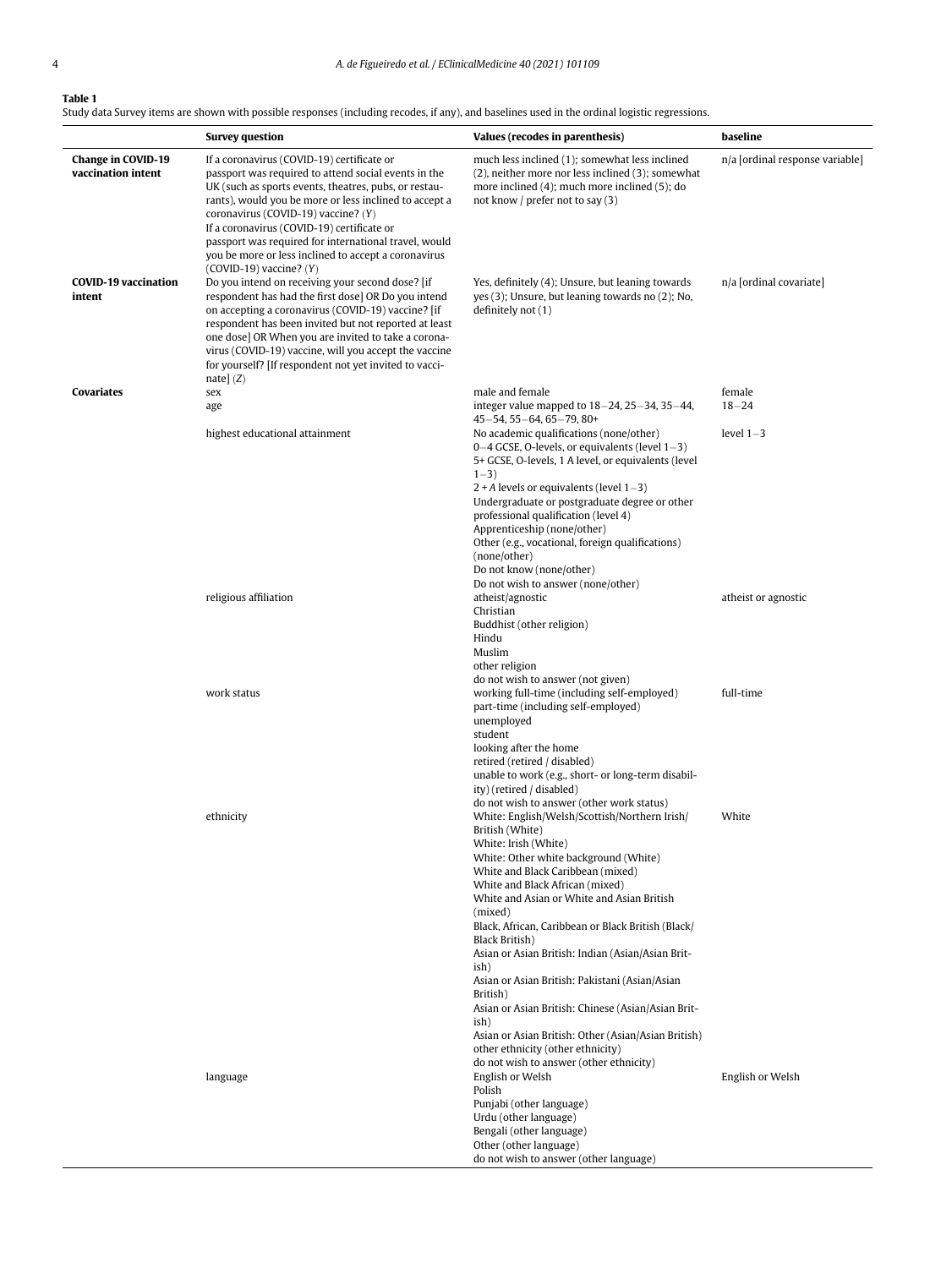levels  $\times$  7 work statuses  $\times$  7 religious affiliations  $\times$  5 ethnicities  $\times$  3 primary languages). The first two terms in this equation are posterior predictive distributions obtained from ordinal multilevel logistic regressions which model the association between change in vaccination intention  $(Y)$  given existing vaccination intent  $(Z)$  and sociodemographic status and vaccination intent (Z) given socio-demographic status. The final term is a post-stratification step that reweights these distributions according to the number of times a particular stratum appears in the UK census records.

To estimate the overall impact of vaccine passports/certificates on the UK publics' inclination to accept a COVID-19 vaccine, we assume that respondents who state that they would 'definitely' accept or reject a COVID-19 vaccine will be no more or less inclined to vaccinate unless those replying 'yes, definitely' would lower their vaccination inclination if passports were introduced or if those replying 'no, definitely not' would increase their vaccination inclination. Thus, we can form the summary,  $U_k = (1 - \delta_{k4}) \sum_{j > 3} 100 * P_{Y',Z'}(Y' = j, Z' = k) - (1 - \delta_{k1}) \sum_{j < 3}$  $100 * P_{Y,Z}(Y' = j, Z' = k)$ , which measures the net shift in COVID-19 vaccination inclination induced by the introduction vaccine passports for each baseline intent level k (where  $\delta_{ij}$  is Kronecker's delta:  $\delta_{ij} = 1$  if i  $j = j$  and 0 otherwise). For example,  $U_1 = 100 * \left( P_{Y',Z'}(Y' = 4, Z' = 1) + \right.$ 

 $P_{Y'Z'}(Y' = 5, Z' = 1)$  is the change in potential vaccination intention among those who state they would 'definitely not' receive a COVID-19 vaccine. This summary, in discounting individuals who already state a 'definite' intention to accept a COVID-19 vaccination and state that passports will increase their inclination to vote and, likewise, those who state a 'definite' intention not to accept a COVID-19 vaccination cannot be moved to a lower vaccination level, will capture the overall change in vaccination inclination relevant to baseline vaccination intent. The quantity  $S = \sum_k U_k$  is a measure of the net population-wide possible change in vaccination intent pertinent to vaccination decisions induced by passports/certificates.

### 2.2. Socio-demographic determinants of change in inclination to vaccinate

Ordinal multilevel logistic regressions are used to model  $Y|Z, S$ and  $Z|S$ , that is, the probability of changing vaccination inclination if passports were introduced for domestic or international travel (separate models are fit for both domestic and international use  $-$  see appendix) and the probability of a given baseline intent. In both cases socio-demographic determinants are obtained. In addition, to assess the determinants of change in vaccination inclination without controlling for baseline intent, we also use ordinal multilevel regressions to calculate YjS: this regression is not used in calculating the joint distribution  $P_{Y,Z}(Y,Z)$  but illustrates the direct predictors of change in inclination without controlling for pre-existing intent. Fixed- and random-effect regression parameters from these models signify the association between socio-demographic status and change in vaccination intent induced by passports and intent to accept a COVID-19 vaccine at the national (fixed) and sub-national levels (random).

#### 2.3. Attitudes to vaccinations, passports, and societal freedoms

Seven individual MRP models are implemented to simultaneously estimate national (and sub-national) attitudes to the seven-item questionnaire and to explore their socio-demographic determinants. The response variable in each case are ordinal responses from each of the seven statements. Respondents who state that they 'prefer not to say' are removed from each regression. A sensitivity analysis recoding 'prefer not to say' to 'neither agree nor disagree' is also performed to establish stability of estimates under a non-complete-case analysis (see appendix). (Such a sensitivity analysis is not performed for the estimating the impact of passports on vaccination inclination as do not know and prefer not to say were jointly coded in the questionnaire, see appendix).

All multilevel regression models are implemented using JAGS version 4.3.0 (implemented via riags  $[25]$ ) and R version 4.0.3. 10,000 posterior samples (not including 2,000 for model burn-in) was sufficient for successful convergence and all posterior draws were wellmixed (see appendix). Post-stratification was implemented in R using UK census microdata [\(https://census.ukdataservice.ac.uk/get-data/](https://census.ukdataservice.ac.uk/get-data/microdata.aspx) [microdata.aspx\)](https://census.ukdataservice.ac.uk/get-data/microdata.aspx).

#### 3. Results

#### 3.1. UK-wide intent to accept a COVID-19 vaccine

Across the UK, we estimate that 78.71% (95% highest posterior density interval, HPD, 76 $\cdot$ 14 to 81 $\cdot$ 04) of the adult population who have not yet had both doses of a COVID-19 vaccine will 'definitely' accept a future dose (either their first or second having already taken their first), while a further  $11·72%$  (10 $-54$  to 12 $-83$ ) are 'unsure but leaning towards yes' (see [Fig. 1](#page-2-0) for sample information on doses received). 4 $-51\%$  (3 $-84$  to 5 $-24$ ) say they will 'definitely not' accept a future COVID-19 vaccine, while  $5.06\%$  (4.43 to  $5.73$ ) are 'unsure but leaning towards no'.

#### 3.2. Impact of vaccine passports on vaccine inclination

A large minority of respondents report that vaccination passports for domestic use  $(46.5%)$  or international travel  $(42.0%)$  would make them no more or less inclined to accept a COVID-19 vaccine (see [Table 2,](#page-5-0) total change in inclination). Additionally, a sizeable minority of respondents also state that they would 'definitely' accept a COVID-19 vaccine and that vaccine passports would make them more inclined to vaccinate (48.8% for domestic use and 42.9% for international travel), while  $2.56\%$  ( $2.32\%$ ) of respondents report that they would 'definitely not' accept a COVID-19 vaccine and that vaccine passports for domestic use (international travel) would make them less inclined to vaccinate [\(Table 2](#page-5-0)).

In assessing the impact of vaccine passports on vaccine intention, however, it is essential to consider individuals for whom vaccine passports will likely alter their ultimate decision to vaccinate. The summary metric  $U_k$  excludes these individuals and suggests that vaccine passports may result in a lower overall inclination to accept COVID-19 vaccines. Overall, while vaccine passports for domestic use may have a very small positive impact on those who report that they will 'definitely not' accept a COVID-19 ( $U_1$ =0 $\cdot$ 20, 95% HPD interval  $0.15$  to  $0.24$ ), they will likely have a negative impact on those who report that they would otherwise have 'definitely' accepted a COVID-19 vaccine (U<sub>1</sub>=-4 $\cdot$ 77, -5 $\cdot$ 53 to -4 $\cdot$ 05). The overall net impact S =  $\sum_{k} U_k$  suggests a loss of intent to vaccinate of -3 $\cdot$ 64, -5 $\cdot$ 26 to -2 $\cdot$ 06 [\(Table 3](#page-5-1)). Similar results are found for the impact of vaccine passports for international travel; however, the overall net loss of intent is lower, with  $S = -1.65$  ( $-2.97$  to  $-0.06$ ), suggesting that vaccine passports for international travel are less disagreeable than for domestic purposes, with  $S<sup>DOM</sup> - S<sup>INT</sup> = -1.99 (-3.87 to 0.13).$ 

The socio-demographic determinants of self-reported change in vaccination inclination if passports are introduced for domestic use are shown in [Fig. 2](#page-6-0) while controlling for baseline vaccination intent,  $Y|Z, S$  ([Fig. 2](#page-6-0)A) and without this control,  $Y|S$  (Fig. 2B). Similarly, these two sets of determinants for international travel are shown in [Fig. 3](#page-7-0). We interpret odds ratios for which the corresponding 95% highest posterior density interval excludes zero as 'significant'.

Males (odds ratio, OR, 0 $87$ , 95% HPD, 0 $78$  to 1 $0$ 0), Black and Black British ethnicities (0.62, 0.44 to 0.82), those unemployed (0.79, 0.65 to 0.98), looking after the home or family (0.77, 0.63 to 0.91), in part-time employment (0 $\cdot$ 82, 0 $\cdot$ 71 to 0 $\cdot$ 94), have another work status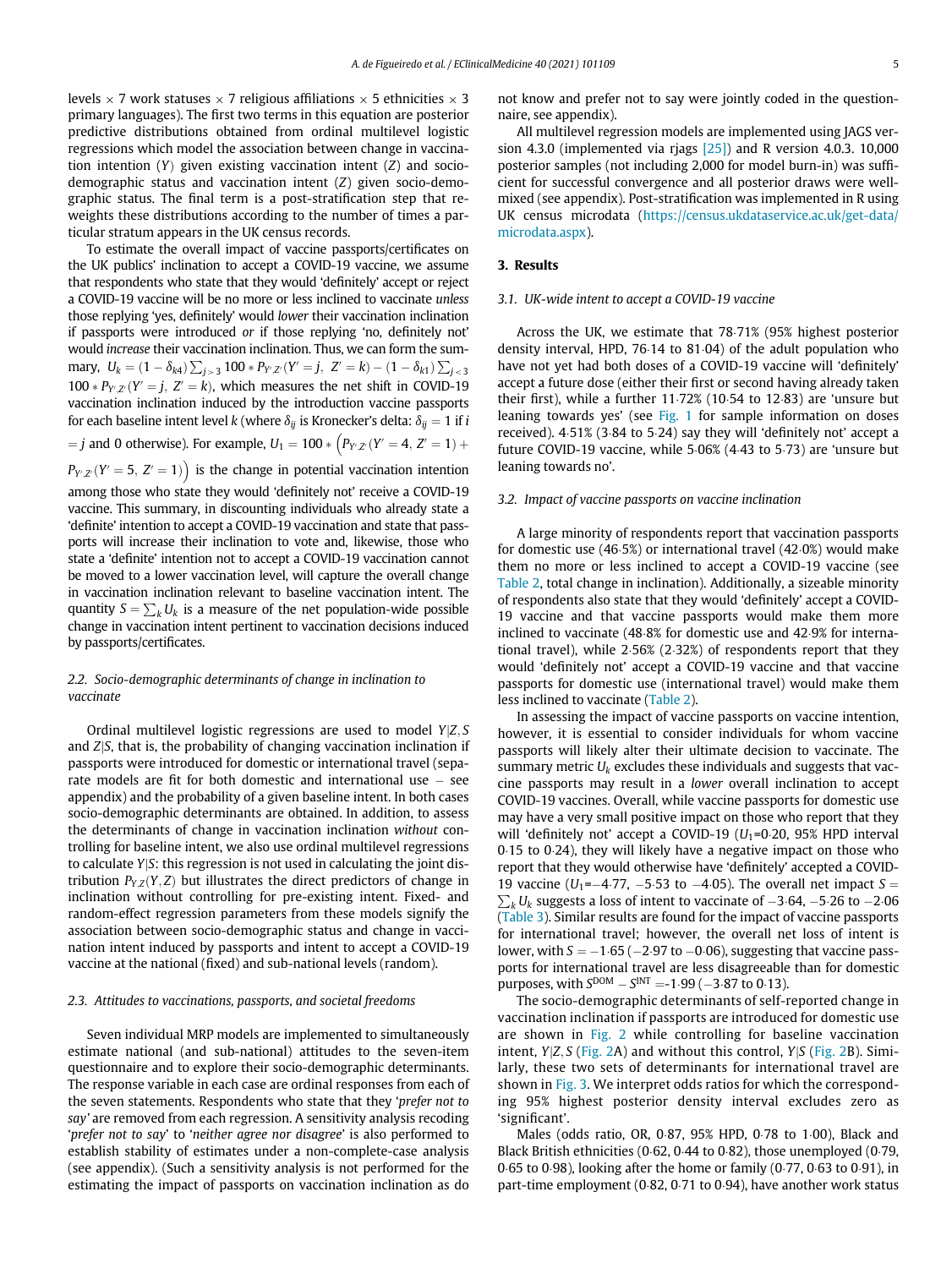### <span id="page-5-0"></span>Table 2

Joint distribution of baseline vaccination intent and change in vaccination inclination. Estimates of the percentage of the UK population who denote a change in inclination to vaccinate if passports were introduced for domestic or international use for each baseline vaccination.

|                                                                                                    | Percentage of population<br>$100 * P_{Y'Z' YZ}(Y', Z' Y, Z)$                                                                                                              | <b>Existing vaccination</b><br>intent, $Z'$<br>No, definitely not (1)                                                                | Unsure, but leaning<br>towards no $(2)$                                                                                            | Unsure, but leaning<br>towards yes $(3)$                                                                                          | Yes, definitely (4)                                                                                                                   | Total change in<br>inclination                                                                                 |
|----------------------------------------------------------------------------------------------------|---------------------------------------------------------------------------------------------------------------------------------------------------------------------------|--------------------------------------------------------------------------------------------------------------------------------------|------------------------------------------------------------------------------------------------------------------------------------|-----------------------------------------------------------------------------------------------------------------------------------|---------------------------------------------------------------------------------------------------------------------------------------|----------------------------------------------------------------------------------------------------------------|
| Change in inclination<br>to accept vaccine if<br>passports introduced<br>for domestic use. Y'      | Much less inclined (1)<br>Somewhat less inclined (2)<br>Neither more nor less inclined (3)<br>Somewhat more inclined (4)<br>Much more inclined (5)<br><b>Total intent</b> | 1.88 [1.57, 2.21]<br>$0.68$ [0.58, 0.80]<br>$1.74$ [1.43, 2.05]<br>$0.10$ [0.08, 0.12]<br>$0.10$ [0.08, 0.12]<br>4.51 [3.84, 5.24]   | 1.03 [0.87, 1.21]<br>$0.59$ [0.52, 0.68]<br>2.84 [2.47, 3.22]<br>$0.29$ [0.23, 0.34]<br>$0.31$ [0.25, 0.38]<br>5.06 [4.43, 5.73]   | $0.87$ [0.73, 1.02]<br>$0.66$ [0.57, 0.76]<br>6.71 [6.07, 7.36]<br>$1.45$ [1.27, 1.65]<br>2.03 [1.67, 2.35]<br>11.7 [10.5, 12.8]  | $2.62$ [ $2.21, 3.05$ ]<br>$2.15$ [1.84, 2.47]<br>35.2 [32.6, 37.8]<br>13.1 [12.6, 13.6]<br>25.7 [23.1, 28.3]<br>78.7 [76.1, 81.0]    | 6.41 [5.61, 7.38]<br>$4.08$ [3.66, 4.54]<br>46.5 [44.4, 48.7]<br>14.9 [14.4, 15.5]<br>28.1 [25.3, 31.1]<br>100 |
| Change in inclination<br>to accept vaccine if<br>passports introduced<br>for international use, Y' | Much less inclined (1)<br>Somewhat less inclined (2)<br>Neither more nor less inclined (3)<br>Somewhat more inclined (4)<br>Much more inclined (5)<br><b>Total intent</b> | $1.62$ [1.33, 1.89]<br>$0.70$ [0.59, 0.80]<br>$1.90$ [1.61, 2.23]<br>$0.14$ [0.12, 0.17]<br>$0.16$ [0.13, 0.19]<br>4.51 [3.84, 5.24] | $0.77$ [0.65, 0.90]<br>$0.51$ [0.44, 0.59]<br>2.85 [2.51, 3.24]<br>$0.41$ [0.35, 0.47]<br>$0.52$ [0.44, 0.62]<br>5.06 [4.43, 5.73] | $0.73$ [0.62, 0.85]<br>$0.59$ [0.51, 0.68]<br>$6.03$ [5.44, 6.68]<br>1.61 [1.43, 1.78]<br>$2.76$ [2.4, 3.14]<br>11.7 [10.5, 12.8] | 2.49 [2.13, 2.82]<br>$2.14$ [1.87, 2.42]<br>31 18 [28 92, 33 24]<br>12.72 [12.27, 13.12]<br>30.17 [27.70, 33.02]<br>78.7 [76.1, 81.0] | 5.61 [4.86, 6.34]<br>3.95 [3.52, 4.35]<br>42.0 [39.8, 43.9]<br>14.9 [14.6, 15.2]<br>33.6 [30.8, 36.6]<br>100   |

(0 $50, 0.31$  to 0 $82$ ), who speak Polish (0 $45, 0.29$  to 0 $0.71$ ) or another language ( $0.74$ ,  $0.59$  to  $0.93$ ) report that they would be less inclined to vaccinate if passports were introduced for domestic use (compared to females, whites, those in full-time employment, or who speak English or Welsh, respectively) [\(Fig. 2](#page-6-0)B). Age groups above  $45-55$  and Christians  $(1.27, 1.10$  to  $1.43$ ) report that they would me more inclined to vaccinate than  $18-24$ -year-olds and atheists or agnostics, respectively. After controlling for baseline vaccination intent, males (0.87, 0.76 to 0¢99) and those with undergraduate/postgraduate degrees or other professional qualifications (level 4) (OR  $0.84$ ,  $0.72$  to  $0.94$ ) are less inclined to accept a COVID-19 vaccine if vaccine passports are introduced for domestic use than females or those with level  $1-3$  education (undergraduate or postgraduate degrees, see [table 1\)](#page-3-0), respectively, while Christians (OR  $1·23$ ,  $1·08$  to  $1·41$ ) are more inclined than atheists or agnostics [\(Fig. 2](#page-6-0)A). There is also a strong association between change in vaccination inclination and baseline vaccination intent (OR 3 $\cdot$ 11, 2 $\cdot$ 87 to 3 $\cdot$ 30, [Fig. 2](#page-6-0)A). There is sub-national variability around these national level (fixed effects) estimates. For instance, respondents identifying as Asian or Asian British state more inclination (than whites) to accept COVID-19 vaccines if passports were introduced for domestic use in the West Midlands and London, while Jewish respondents in London state much more inclination than atheists or agnostics [\(Table 2](#page-5-0), appendix). Those unemployed in Yorkshire and the Humber, individuals working parttime in London, and retired / disabled respondents in South West England are less inclined to vaccinate than those in full-time employment. While students in London are much more inclined to vaccinate if vaccine passports were introduced for domestic use [\(Table 2,](#page-5-0) appendix).

Similar trends are observed for determinants of change vaccination inclination if passports were introduced for international use ([Fig. 3B](#page-7-0)). Males, those unemployed, looking after the home or family or with another work status, and Polish speakers still report being less inclined (than females, those in full-time employment, and English or Welsh speakers, respectively) to vaccinate if passports were introduced for international travel. Those retired or disabled  $(0.83, 0.71$  to  $0.96)$  now report being less inclined compared to those in full-time employment, while Black ethnicities are now no more or less likely than whites. Older age groups, Christians, and now Asian or Asian British ethnicities report being more inclined to vaccinate than  $18-24$ -year-olds, atheists or agnostics, and whites [\(Fig. 3](#page-7-0)B). After controlling for baseline vaccination intent, males (0.84, 0.74 to 0.95) and those looking after the home or family (OR 0.77, 0.63 to 0.93) are less inclined to accept a COVID-19 vaccine if vaccine passports are introduced for international travel use than males or those in full-time employment, respectively; while  $55-64$ -year-olds (OR 1 $\cdot$ 21, 1 $\cdot$ 01 to 1 $\cdot$ 47), Christians (OR 1 $\cdot$ 22, 1 $\cdot$ 07 to 1 $\cdot$ 39), and Asian or Asian British ethnicities (OR  $1.44$ ,  $1.13$  to  $1.84$ ) are more inclined than 18-24-year-olds, atheists or agnostics, or whites, respectively ([Fig. 3](#page-7-0)A). There is again a large association between change in vaccination inclination and baseline vaccination intent (OR 2.90, 2.70 to 3 $0.09$ , [Fig. 3](#page-7-0)A). Sub-national socio-demographic trends are shown in appendix, [Table 3:](#page-5-1) individuals who report looking after the home or family are considerably less likely than those in full-time employment to be inclined to vaccinate if passports were introduced for international travel in four UK regions, while students in London are again more inclined.

These socio-demographic trends clearly mirror the determinants of baseline vaccination intent, where younger age groups, Black/Black British ethnicities, and Polish speakers are less likely to accept the COVID-19 vaccine than, respectively, older age groups, whites, and English or Welsh speakers. Those with degree qualifications (level 4 education) are more likely to accept a COVID-19 vaccine than those with level  $1-3$  education (see appendix, [Fig. 1\)](#page-2-0).

#### <span id="page-5-1"></span>Table 3

Potential impact of passports on inclination to receive COVID-19 vaccine

|                                                                                                               | <b>Existing vaccination</b><br>intent. $Z'$<br>No, definitely not (1) | Unsure, but leaning<br>towards $no(2)$ | Unsure, but leaning<br>towards yes $(3)$ | Yes, definitely (4)           | $S = \sum_{k} U_k$            |
|---------------------------------------------------------------------------------------------------------------|-----------------------------------------------------------------------|----------------------------------------|------------------------------------------|-------------------------------|-------------------------------|
| Overall impact if passports introduced<br>for domestic use $U_{\nu}^{\text{DOM}}$                             | $0.20$ [0.15,0.24]                                                    | $-1.03$ [ $-1.30$ , $-0.77$ ]          | $1.95$ [1.28, 2.54]                      | $-4.77$ [ $-5.53$ , $-4.05$ ] | $-3.64$ [ $-5.26$ , $-2.06$ ] |
| Overall impact if passports introduced<br>for international use, $U_k^{\text{INT}}$                           | $0.30$ [0.24, 0.36]                                                   | $-0.36$ [ $-0.58$ , $-0.11$ ]          | $3.05$ [2.49, 3.66]                      | $-4.64$ [ $-5.27$ , $-4.03$ ] | $-1.65$ [ $-2.97$ , $-0.06$ ] |
| Difference in impact effect size between<br>international and domestic use,<br>$\Delta S = S^{DOM} - S^{INT}$ | $-0.10$ [ $-0.14$ , $-0.05$ ]                                         | $-0.67$ [ $-1.02$ , $-0.36$ ]          | $-1.09$ [ $-1.83$ , $-0.31$ ]            | $-0.12$ [ $-1.01$ , $0.82$ ]  | $-1.99$ [ $-3.87, 0.13$ ]     |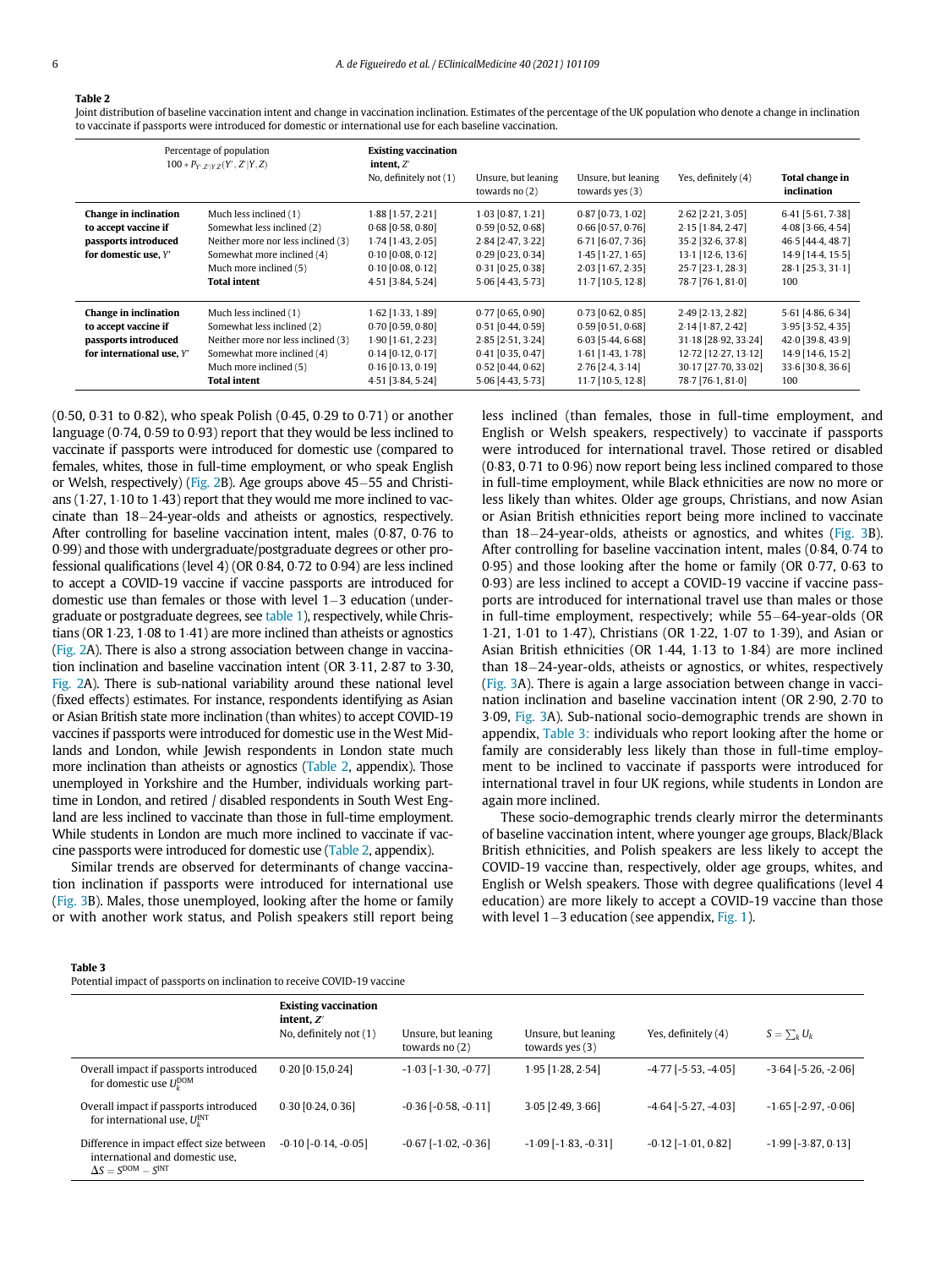<span id="page-6-0"></span>

Fig. 2. Socio-demographic determinants of change in vaccination inclination, Y, if vaccine passports were required for domestic use with a control for baseline vaccination intent, Z (A) or no control (B). Multilevel regression fixed-effect parameter log odds ratios are plotted with corresponding 95% highest posterior density intervals. Baseline intent to accept a vaccine, Z, is not shown in A for visual purposes, but the log odds ratio is 3:11 (2:87 to 3:30): this parameter is denoted  $\gamma$ <sub>Z</sub> in the model formulation (appendix). Log odds ratios are coloured by effect magnitude and direction, where blues (reds) signify that the group is more (less) inclined than the baseline group to accept a COVID-19 vaccine and the darker the color the stronger the association. For each factor, the baseline group is provided in parentheses on the left. Odds ratios with 95% HPDIs are shown on the right for each parameter.

#### 3.3. Attitudes to vaccinations, passports, and societal freedoms

Overall, a majority of the UK public yet to have both doses believe that vaccination certificates or passports is the same as requiring vaccination (58.4%, 56 $\cdot$ 8 to 62 $\cdot$ 6), yet a majority of the public believe that they are a good idea (59.8%, 56.8 to 62.6). More respondents believe that passports do not infringe on personal liberties  $(41.1\%$ , 38.2 to 43¢8) than do (35¢5%, 32¢9 to 38¢83), though this difference is smaller than in the two statements above. More respondents also state that they do not wish to be free to reject a vaccination without consequences on their ability to attend public or social events (39.3%, 36.6) to 42 $\cdot$ 2 disagree versus 33 $\cdot$ 2%, 30 $\cdot$ 7 to 35 $\cdot$ 8 who agree). A small majority of respondents also believe that individuals who reject a vaccine should not be able to attend social events  $(50.8\%, 47.4$  to  $54.0)$ . A breakdown of all seven statements, including views on the rights of private companies (not commented on here) can be found in appendix, [Fig. 2.](#page-6-0)

There is a consistency in how socio-demographic groups reply across these statements (appendix, [Fig. 3\)](#page-7-0), which also reflects responses to both change in vaccination inclination [\(Fig. 2B](#page-6-0) and [Fig. 3B](#page-7-0)) and baseline vaccination intention (appendix, [Fig. 1\)](#page-2-0). (The socio-demographic determinants of these statements via the sensitivity analysis are shown in appendix, figure 4.) For example, older age groups—who state a higher intent to vaccinate and also an increased inclination to vaccinate if passports were introduced—are more likely to agree that passports are a good idea; that passports would not infringe their personal liberties; that they do not wish to be free to reject a vaccine; and that individuals who reject a vaccine should not be free to attend social events. However, Black and Black British respondents are more likely than whites to believe that vaccine passports would infringe on their personal liberty; that they wish to be free to reject a vaccine without consequences on their ability to attend social events. Black and Black British respondents are also much less likely than whites to think that individuals who reject a vaccine should be allowed to attend social events and are less likely than whites to think vaccine passports are a good idea. A full set of regression parameters for each statement is provided in appendix, [Fig. 3.](#page-7-0)

#### 4. Discussion

The data from our study suggest a somewhat reassuring picture. In overall terms, vaccine passports have a positive impact on stated intentions to get vaccinated among those who have not received at least one dose of a COVID-19 vaccine. Looking more closely, however, we find a polarizing effect of passports. Passports make those who already intend to get vaccinated (who comprise 80% of our participants) even more positive. This may explain the immediate surge of people coming forward to get vaccinated in places (such as France) where a passport policy has been introduced [\[26\].](#page-9-21) But passports have the converse effect upon those who have concerns about the vaccine. Thus, when we remove those participants who express certainty (they either definitely will or definitely will not get a jab) and focus on the remaining doubters, we find lower intentions to get vaccinated when vaccine passports are mentioned,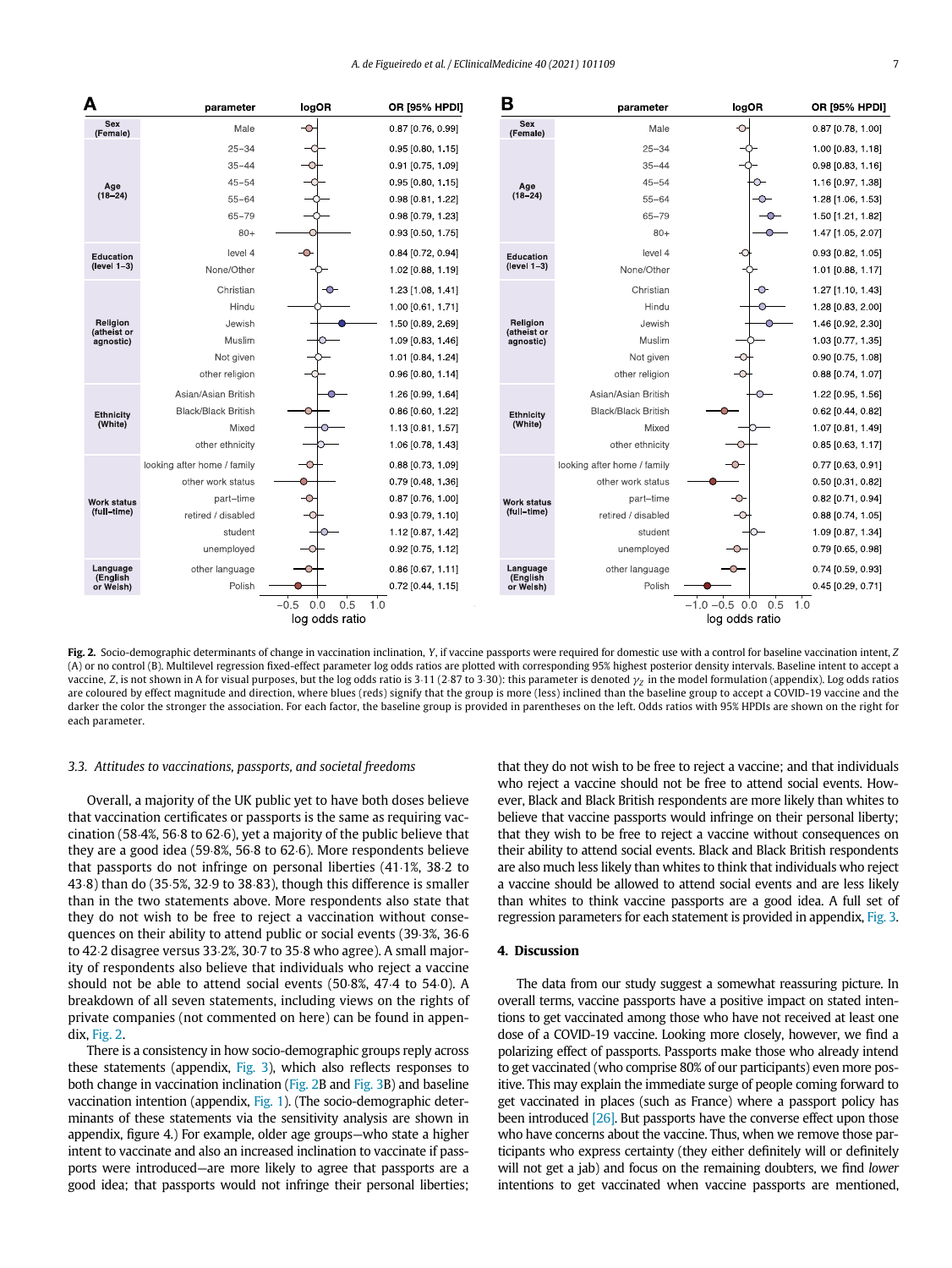<span id="page-7-0"></span>

Fig. 3. Socio-demographic determinants of change in vaccination inclination, Y, if vaccine passports were required for international travel with a control for baseline vaccination intent, Z (A) or no control (B). Multilevel regression fixed-effect parameter log odds ratios are plotted with corresponding 95% highest posterior density intervals. Baseline intent to accept a vaccine, Z, is not shown in A for visual purposes, but the log odds ratio is 2.90 (2.70 to 3.09): this parameter is denoted  $\gamma$  in the model formulation (appendix). Log odds ratios are coloured by effect magnitude and direction, where blues (reds) signify that the group is more (less) inclined than the baseline group to accept a COVID-19 vaccine and the darker the colour the stronger the association. For each factor, the baseline group is provided in parentheses on the left. Odds ratios with 95% HPDIs are shown on the right for each parameter.

especially when these passports cover domestic activities as opposed to international travel. These findings are in alignment with recent evidence in the UK that suggests thtat health and social care workers who feel pressured to vaccinate are less likely to vaccinate [\[27\].](#page-9-22) In overall terms, then, our findings point to a scenario in which passports may accelerate the rate at which maximum numbers of the population are vaccinated while simultaneously lowering the level of that maximum.

These effects are apparent at a collective as well as an individual level. Levels of uptake in most communities are high; however, there are some regions where uptake is much lower [\[29\]](#page-9-23). These areas are typified by larger populations of younger age groups, non-White ethnicities, and non-English speakers [\[24](#page-9-24)[,29\]](#page-9-23). Equally, when we break our overall dataset down and look at the effects of vaccine passports on vaccination intentions upon different groups, we find considerable variability. While males have been reported to have a higher intent to accept COVID-19 vaccines in the UK than females [[13](#page-9-10),[30](#page-9-25),[31\]](#page-9-26) (which is being borne out across most age groups who have been offered COVID-19 vaccines—see appendix, Table 4), we find that, after controlling for baseline vaccination intent, it is males who are more likely to lower their vaccination inclination if vaccine passports are introduced, accounting for baseline vaccination views. Similarly, those with university degrees and other professional qualifications also report a decreased inclination to vaccinate (compared to level  $1-3$ education, see [Fig. 2](#page-6-0) and [table 1](#page-3-0) for variable definition) if vaccine passports are introduced for domestic use. There is notable subnational variation in these trends, for example Jewish respondents in London, passports (both for international and domestic use) increase stated vaccination inclination. It is also notable that, among the groups with lower observed uptake—such as the Black community and those who are economically deprived (unemployed)—the effects of domestic use vaccine passports on stated vaccination inclination (without controlling for baseline intent) are most negative.

As to why we get such different responses in different groups, it is impossible to be certain. However, based on research into the ways that the public make sense of new and unfamiliar scientific phenomena by assimilating them to prior and familiar schemata, one key place to look for an answer is in the shared beliefs (or 'social representations') of the relevant groups [\[32\].](#page-9-27) In the case of Jewish groups, of whom many may identify with Israel, the positive view of passports may relate to the publicity given to the 'green pass' system in Israel [\[33\]](#page-9-28), however, some Israeli medical professors have recently cited segregation of those vaccinated from those unvaccinated by universities and public venues, as well as vaccine rejection by younger Israelis who would "have never considered refusing a vaccine recommended to them" [\[34\]](#page-9-29). By contrast, amongst the Black community, the negative impact of passports may relate to a longstanding suspicion, buttressed by historical experience  $[35]$ , that medical interventions are used as a means of controlling the community [\[36\].](#page-9-31) In other words, Black people are more likely to see vaccine passports—especially when they impinge on everyday activities—as something imposed on them rather than something provided for them and therefore are put off vaccination when they are invoked. Our data reveal that Black respondents are more likely than White respondents to believe that vaccine passports are an attack on civil liberties and are in less agreement that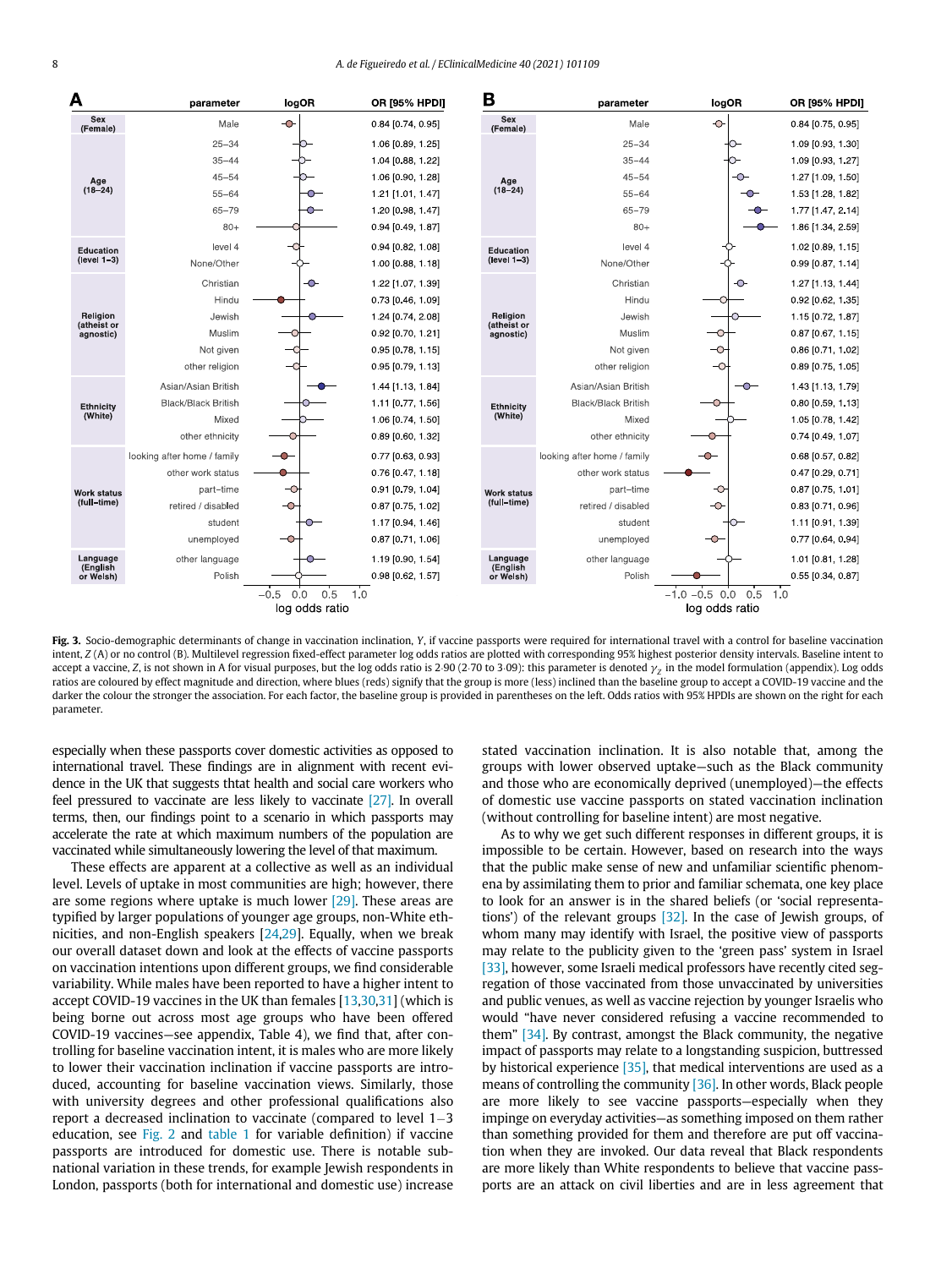people who reject vaccines should be disqualified from social events. However, we cannot say from our findings that there is any causal link between historically grounded perceptions of compulsion and control on the one hand and lowered vaccine intentions on the other. Clearly, this is a key site for further investigation.

It is important to note a number of limitations. Most obviously, our data consists of self-reports and, due to social desirability concerns, people may over-state their intention to do what the Government, health professions and media are heavily promoting. However, comparing those who either said they would definitely get vaccinated or were leaning towards it in a nationally representative survey of 16,820 UK adults conducted in October 202,0<sup>14</sup> (two months before the first COVID-19 vaccination in the UK [\[37\]](#page-9-32)) to the numbers of people who actually took up the offer of a first dose (to 30 April 2021), we find that the former is close to but actually a little lower than the latter (55-64-year-olds: 83 $8%88$  vs. 86 $\cdot$ 9%; 65-79-year-olds: 90 $0\%$  vs. 93 $2\%$ ; Over 80s: 90 $1\%$  vs. 94 $9\%$ ). In sum, without ruling it out, there is little evidence for a strong desirability effect, although previous underestimation could also point to a general increase in intent to vaccinate across the UK since vaccine rollout began.

A second and related issue is that, even if it is accepted that our data reflect genuine intentions, these are still not the same as actual vaccination uptake. While we find that passports result in a net decrease in vaccination inclinations among those who are undecided, we have no way of knowing whether this is enough to tip anybody over into actually refusing the vaccine. Hence, we cannot be definitive about the real-world impact of introducing such passports.

Third, our study provides only a single snapshot in time, and there may be temporal variations in attitudes to passports may not be static and may be influenced by recent media coverage. Moreover, nuances to policy (such as time-limits on passports, or alternatives to presenting proof of vaccination) may allay public concerns and may alter the results in this study.

Finally, it is important to stress that the discussion of COVID passes and passports covers many different possibilities which vary along at least three dimensions: what it depends on (vaccination, negative PCR/lateral flow test results, antibody testing); what it applies to (international travel, attendance at large events, access to pubs/restaurants, shops, employment); and when it applies (immediately, after everyone has been offered vaccination). We suspect that the impact of passport proposals on vaccination intentions will vary as a function of all of these factors (which will impact on possible mediating process such as perceptions of compulsion or else perceptions of legitimacy and equity).

We also acknowledge that the alternatives included in our study (passports for international travel and passports for social events including sports events, bars and restaurants) are not necessarily the alternatives offered in any particular country (for instance, in the UK currently proposals are being mooted to introduce vaccine passports for sports events and nightclubs but not for pubs and restaurants [\[38](#page-9-33)[,28](#page-9-34)]). Our precise findings may not be directly applicable, therefore. However, our more general message remains highly relevant across different settings. Moreover, we have not considered whether, for example, not introducing passports to facilitate international travel may disincentivise vaccine uptake among those who have stated an intent to vaccinate, especially if financial costs are incurred to prove immunological status to travel.

What we have described is what might be dubbed a 'vaccine passport paradox' whereby the overall positivity of a population towards the introduction of passports may mask processes that alienate critical minorities and may possibly lead to an overall decrease in inclination to vaccinate. This creates a risk of creating a divided society wherein the majority are relatively secure but there remain pockets of lower vaccination where outbreaks can still occur. This latter point is especially important in the context of local vaccination rates required to prevent epidemic spread. The important question here concerns the impact of vaccine passports amongst members of these communities: are they likely to help or hinder efforts to ensure that overall levels of immunity are uniformly high amongst all sections of the population? If we cannot persuade groups in localised clusters to get vaccinated—or worse, enact policies which may lower their confidence in vaccines—then these areas are not only at increased epidemic risk, but may serve to increase required vaccination levels for herd immunity in adjacent settings [\[39\].](#page-9-35)

This is not an argument against vaccine passports in general. There may be some variants of passport schemes which do not create reactance in these critical minorities. But it is to introduce a note of caution to the debate. Before making decisions on the introduction of any specific vaccine passport policy, it is necessary to address the impact of passports on the decisions of those individuals and communities who are more hesitant about vaccination and hence most need to be persuaded to take them.

This study has implications for the UK's policy on vaccine certification as well as, more broadly, implications for other countries who are planning to introduce vaccine certification. For example, a European Union digital green certificate has been created with the purpose to facilitate free movement inside the EU during the COVID-19 pandemic [\[2\]](#page-9-1). However, it is currently unclear whether such a pass could result in lower inclination to vaccinate across European Union member states, notably those who have expressed concerns over the safety and importance of vaccines in recent years [\[40\].](#page-9-36) As passports are unpopular with groups with low intent to vaccinate, the introduction of passports could have profound consequences in settings where there are lower levels of baseline confidence in vaccines, such as France and Poland [\[41\].](#page-9-37)

In conclusion, our study suggests that vaccine passports may induce a lower vaccination inclination in socio-demographic groups that are less confident in COVID-19 vaccines. As these groups tend to cluster geographically in large urban areas, extreme caution should be exercised in any public health intervention that may lead to less positive health-seeking behaviours in areas at high epidemic-risk.

#### Funding

This survey was funded by the Merck Investigator Studies Program (MISP)

#### Data availability

All survey data in this study is publicly available at [https://osf.io/](https://osf.io/xh9p7/) [xh9p7/](https://osf.io/xh9p7/). UK census microdata records can be downloaded at [https://](https://census.ukdataservice.ac.uk/get-data/microdata.aspx) [census.ukdataservice.ac.uk/get-data/microdata.aspx.](https://census.ukdataservice.ac.uk/get-data/microdata.aspx)

#### Role of the funding source

The funders of the study had no role in study design, data collection, data analysis, data interpretation, or writing of the report. The corresponding author had full access to all the data in the study and had final responsibility for the decision to submit for publication.

#### Author contributions

AdF designed the study and performed the statistical implementation and inference. AdF wrote the first draft of the manuscript and all authors contributed to interpretation of findings and writing of the manuscript.

#### Ethical approval

Ethical approval for this study was obtained via the London School of Hygiene and Tropical Medicine's Research Ethics Committee on 7 April 2021 with reference 25,637 and, for October 2020 survey data, the Imperial College Research Ethics Committee on 24 July 2020 with reference 20IC6133.